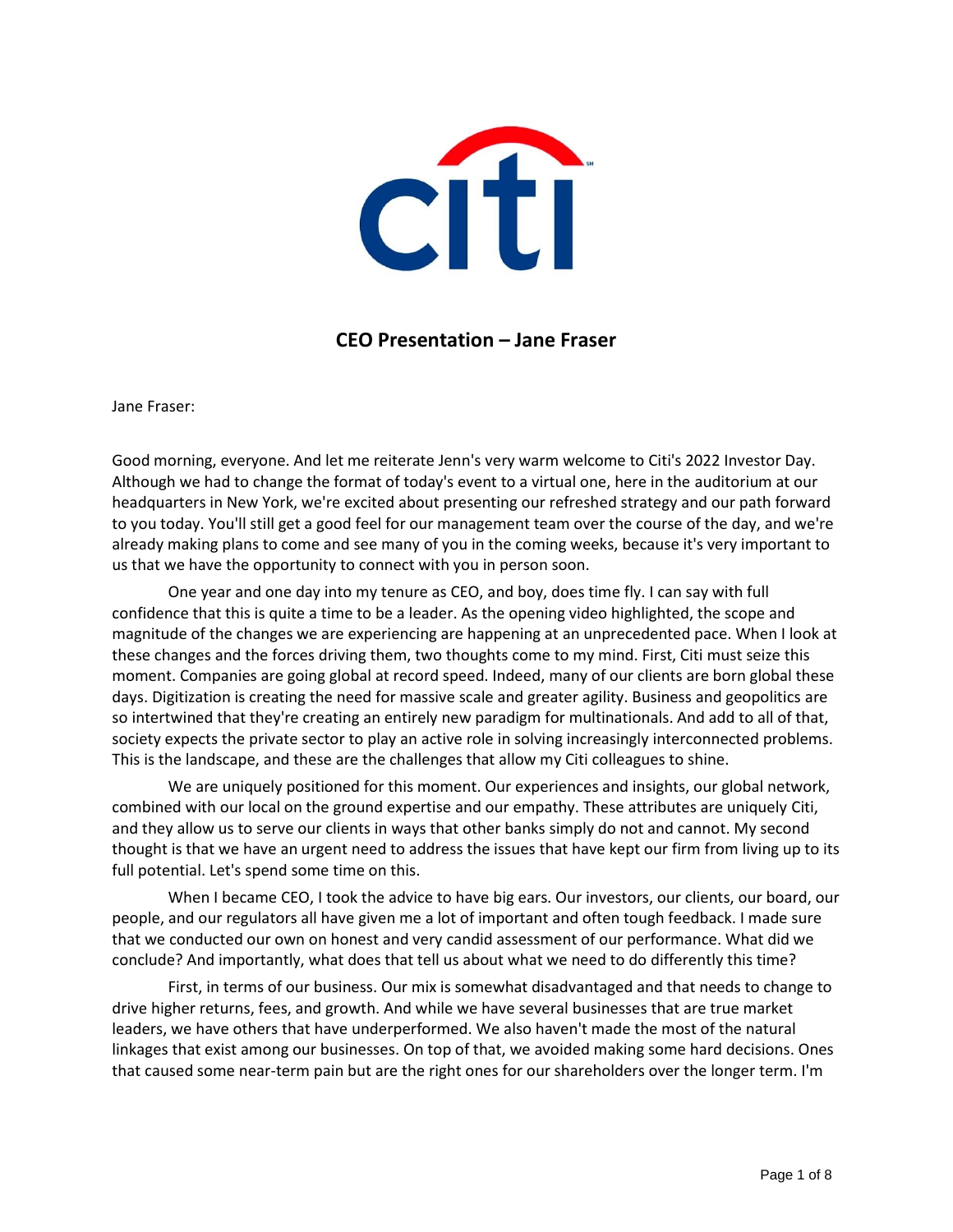talking about decisions such as exiting businesses that simply do not fit well and that make us more complex to manage and investing enough in the right places.

What we now need is a more focused mix that builds on the connectivity of our core businesses. And with it, we need a plan to grow in a sustainable way based on a new strategy. Second, in the past decade our emphasis has been on cleaning up from the financial crisis. Necessary, but not enough. More recently, we simply did not invest enough in elements of our operating model and technology and in the associated risk and controls. Nor did we address the complexities of our organizational structure. And we felt the consequences of both as a result.

What we need now is to become a simpler and better controlled bank with an operating model design for the scale and the speed of the digital age. And one with a leaner organizational structure. Being simpler will also make us more efficient. Lastly, and perhaps most significantly, good enough was good enough for far too long. What we need instead is a culture of excellence and accountability, more fully aligned with our shareholders. In particular, it means driving greater performance intensity and real discipline on execution and delivering results.

This in turn, it also means changing how I run the bank, ensuring crisp decision making and a rigorous set of performance and management processes run from the center. Now, put these conclusions together and it's frankly not a surprise that we've been outperformed by our peers and that we failed to meet the expectations of our investors. What we need to do now, in short, is transform our bank.

Today's agenda is accordingly shaped by these conclusions, but it's equally grounded in our vision for what it takes to succeed in the future. So today we'll go into details on the strategy and how we'll grow and deliver better returns. Our strategy is based on a better business mix where we can realize synergies across our five core interconnected businesses and do what's needed to grow and to win in the decade ahead. We'll share more about the plan we're executing to modernize our operations. We're industrializing. Making our operations fit for purpose in this world where scale, speed and simplicity are going to separate winners and losers.

We are prioritizing risk and controls and safety and soundness. Those are non-negotiables. And we are setting ourselves up to have a flatter management structure and a leaner organization. The work we are doing on our transformation, which remains my top priority, is a critical part of getting all this done. You'll hear about what we are doing to change our culture. To consistently deliver excellence. To become a bank that won't accept mediocrity, but instead be one that acts with urgency and greater performance intensity, and one that drives accountability. And lastly, we'll show you the financial results we intend to deliver over the medium term.

Everybody listening today knows this isn't a quick fix. This is a multi-year journey in which we will improve and deliver better results over time whilst also making the right investments for our future. Taking into account our growth path, the arc of the investments and the efficiencies that will come out of our work over time, we believe we can achieve an ROTCE in the 11% to 12% range over the next three to five years. Over the longer term, I firmly believe that executing the strategy will lead to a higher quality earnings mix. One that is consistent, predictable and repeatable. And we'll be able to further increase our returns as a result.

As you know, we've worked hard on our strategy over the last year. We've made bold dispassionate choices about the firm we'll be going forward, and we've already made real progress on multiple fronts. I'm confident the plan in front of you is one we can deliver against. We are committed to being transparent and making it easier for you to track our progress with the relevant KPIs. And we are aligning our interests fully and financially with those of you, our shareholders.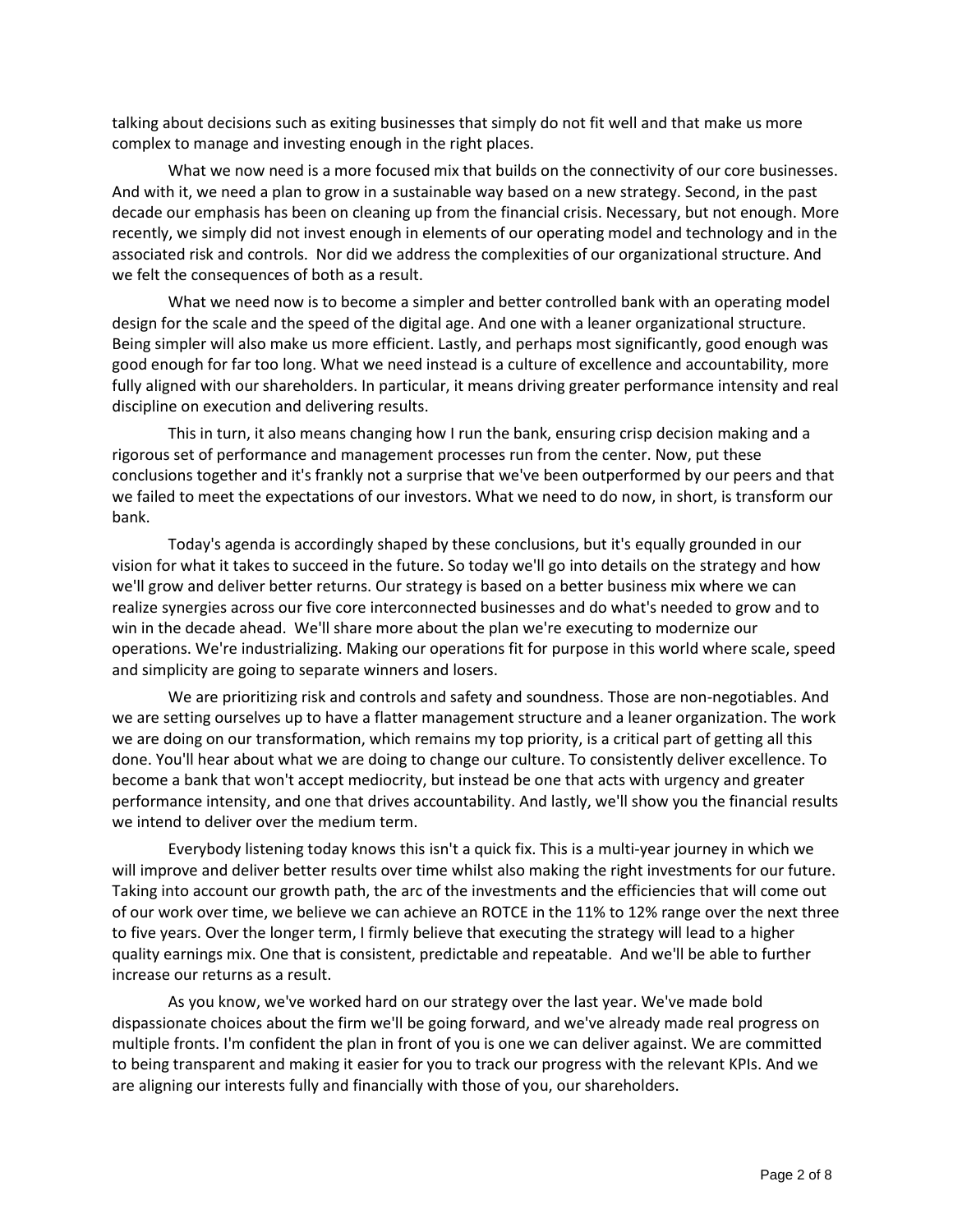I am truly energized about what lies ahead for our firm and so is this team. They are committed to being change agents. They have tremendous depth and breadth of experience from inside and outside our firm, and they are driven. Over the course of the day, you will see the passion we have to succeed, the conviction we have in our plan and the absolute determination we have to make Citi a winning bank. Now, we have a lot of ground to cover today, so let's get started.

I want to begin with our vision for Citi. Our vision is to be the preeminent banking partner for institutions with cross-border needs, a global leader in wealth management and a valued personal bank in our home market. This statement reflects a range of decisions we made about who we want to be and choices we've made about who we won't be. It leans into our competitive strengths and it reflects our aspirations for the future.

Let me take a step back and walk you through how we got here, because it's been quite a journey. Global. Global is at the heart of our identity. The clients we serve. And it is central to our vision. Our ability to work seamlessly across borders completely differentiates us for any client that operates in multiple markets. All you have to do is talk to the CEOs of the world's biggest multinationals or the finance ministers around the world to know that this is what uniquely defines us. So that's our starting point.

Our global network means we have the ability to connect and do business in 95 countries using local banking licenses and our on the ground expertise, and that includes an in depth understanding of local regulations, politics, business, and economic conditions. It means that we can move trillions of dollars in flows daily across borders, currency, and asset classes, an order of magnitude more than any other bank. Our networkis highly adaptable to the needs of our clients. It evolves as we see shifts in demand, changing geopolitical dynamics and new tech emerge. It's seamless, it's connected, it helps drive a client's efficiencies and helps them manage all dimensions of their working capital and risk holistically, wherever in the world they operate. For many it's simply indispensable.

But Global is more than just a network at Citi, it's a mindset. Clients choose to work with Citi because we see the world in a fundamentally different way than banks that do the bulk of their work domestically or just by flying in. And our people on the ground epitomize this. They think in terms of providing global connectivity and they know how to deliver best-in-class service, wherever in the world they're located. Our global network and mindset continue to grow in importance to our clients. Fortune 500 companies are our sweet spot. We have business relationships with more than 90% of them and they drive a high returning, rather nicely predictable revenue stream. Our network is also increasingly valuable to mid-size companies, including the newborn digital player, just starting on their global journey. And more and more fintechs and our investor and financial services clients are leveraging our network to support their own operations.

Let me bring the power of being the preeminent global bank alive in a couple of ways. First, with some more numbers. The work we do for Fortune 500 companies represents almost one quarter of our institutional client revenues. These are sticky and they're predictable. Eighty-five percent of the network revenue we generate from our multinational clients comes from those that operate beyond the top 60 GDP countries where only Citi can offer a one-stop global network. And as we take our clients global, we see significant growth in our revenues. Revenues are nearly double for clients that are operating in 11 to 20 countries compared to clients that operate in 10 or fewer. And when clients expand their presence to 20 or more countries, our average revenue more than doubles again. These are pretty attractive numbers and multiples.

But for me, the power of Citi's network, its depth and its breadth, it really comes alive when you look at a country. So let's look at a big one, India. In one of the world's most important global economies, we bank 30% of all multinationals operating in India and we hold almost 30% of foreign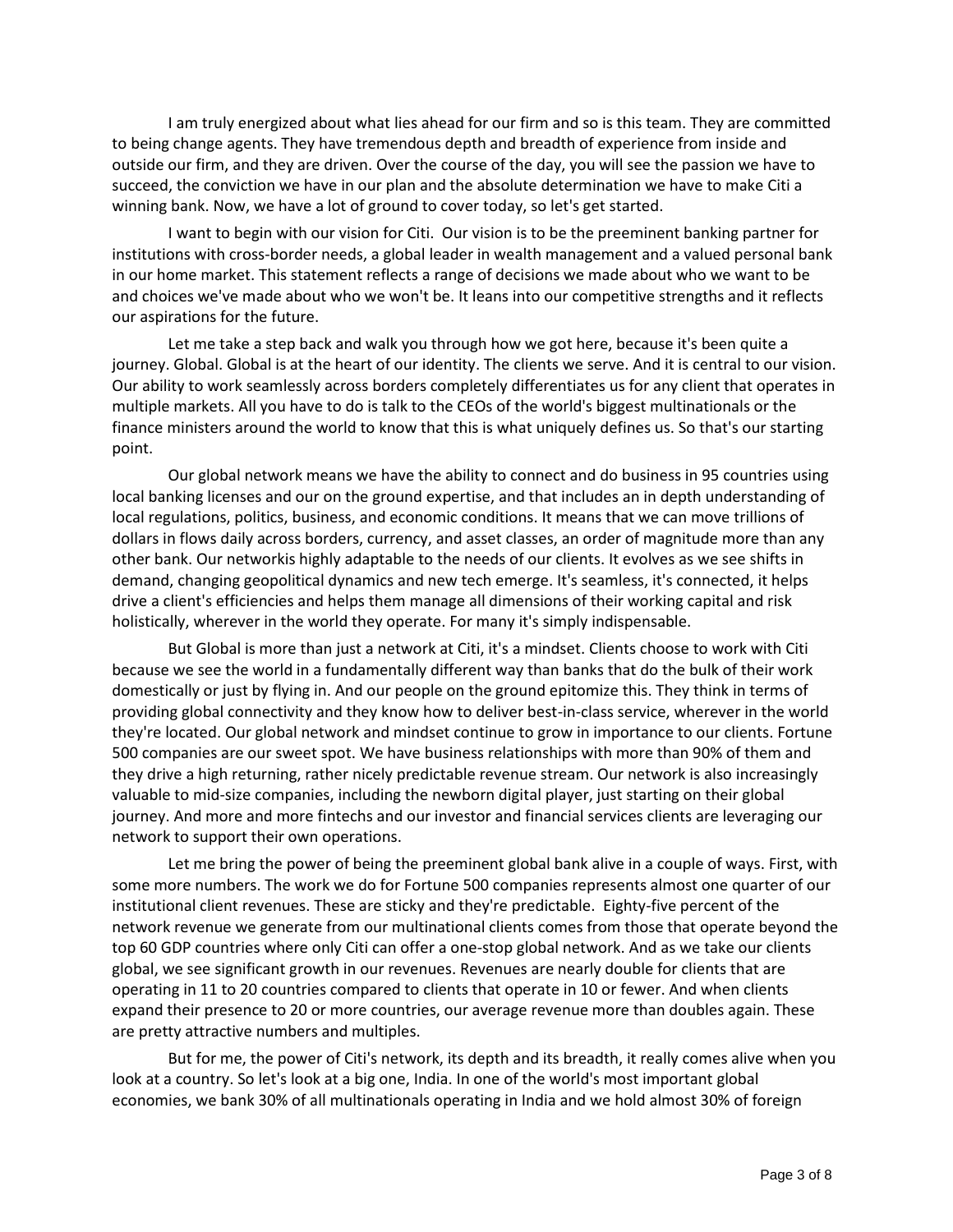investment assets. We support 8% of India's trade flows and process 6% of the country's entire domestic payment flows. We're also in the center of their new digital economy and we bank more than 40% of unicorns in the country. No other bank comes close and that is a power of our network for our clients and the countries we serve. And that is why our vision for Citi is centered on Global and with clients that have cross border needs. With Global at our core, we built from there with an emphasis on businesses that benefit from being connected to each other. That led us to the decision to focus on five interconnected businesses: Services, Markets, Banking, Global Wealth Management, and U.S. Personal Banking. Let me walk you through why these five and our ambition for each.

The first is Services. Our Services businesses are the heart of our Global network. The wallet for services is quite significant. It's about \$275 billion for TTS and \$50 billion for Security Services. And these services generate incredibly sticky relationships with strong fee-based returns. We have excellent momentum in Security Services where we run the world's largest custody network and have recently won significant new client mandates. Our Treasury and Trade Services business is the clear industry leader. Our revenue with large corporates is more than double that of our closest competitor. And this part of our business is essential to our global clients. You'll hear from Shahmir later today about how we're investing to further modernize our infrastructure and to continue to deliver the industry leading proposition.

Markets. Our Markets business is a top four franchise globally. We're the number two player in Fixed Income and the investments we made in our Equities business continue to deliver improved returns and results. However, as we think about the value of our Markets business today, it's really important not to think about it on a standalone basis. Our Markets capabilities are extremely valuable to clients we serve across the rest of the bank. In particular, there are very strong ties between Markets and our Services and Banking businesses, and the partnerships amongst them generated 1.5 billion in FX revenues last year and that's highly repeatable business. We can, and we will, strengthen linkages like these to enhance firm-wide synergies.

We see opportunities to grow share in the more profitable parts of the nearly \$200 billion wallet in Markets with a focus on where we can earn good returns. And as you'll hear from Paco, one way to do that is to meaningfully improve our share of large episodic trades, which our Banking franchise position us well to originate and our global network and our scale position us to risk manage very effectively. And we're going to continue to optimize capital usage for our Markets business so we address any future regulatory headwinds.

Next is Banking. Now, I'm pretty sure I'd win the argument that our Corporate Bank is by far the best in the world. And that is thanks to the caliber of our people and our network. And I hear this every time I talk to the CEOs of our clients who tell me how strategic a partner Citi is to them, how deeply we understand their business operations and their people all around the world, and how we often anticipate their needs better than they can because of the sheer depth and breadth of our capabilities in corporate banking.

Over the last year, we've also made very meaningful investments in our Investment Banking franchise. And that's because this is a high returning, capital light business and it's another place where we have both a strong foundation and a clear path for growth. As you saw over the last year, we are hiring more top talent and we're shifting our Investment Banking sector focus to be more heavily weighted towards growth companies, particularly those in the industries that are converging, such as healthcare and technology. We are working to deepen our relationships with financial institutions and private equity firms who are already major clients in our markets business. And we're expanding our work with mid-size companies around the world through our commercial bank. With the investments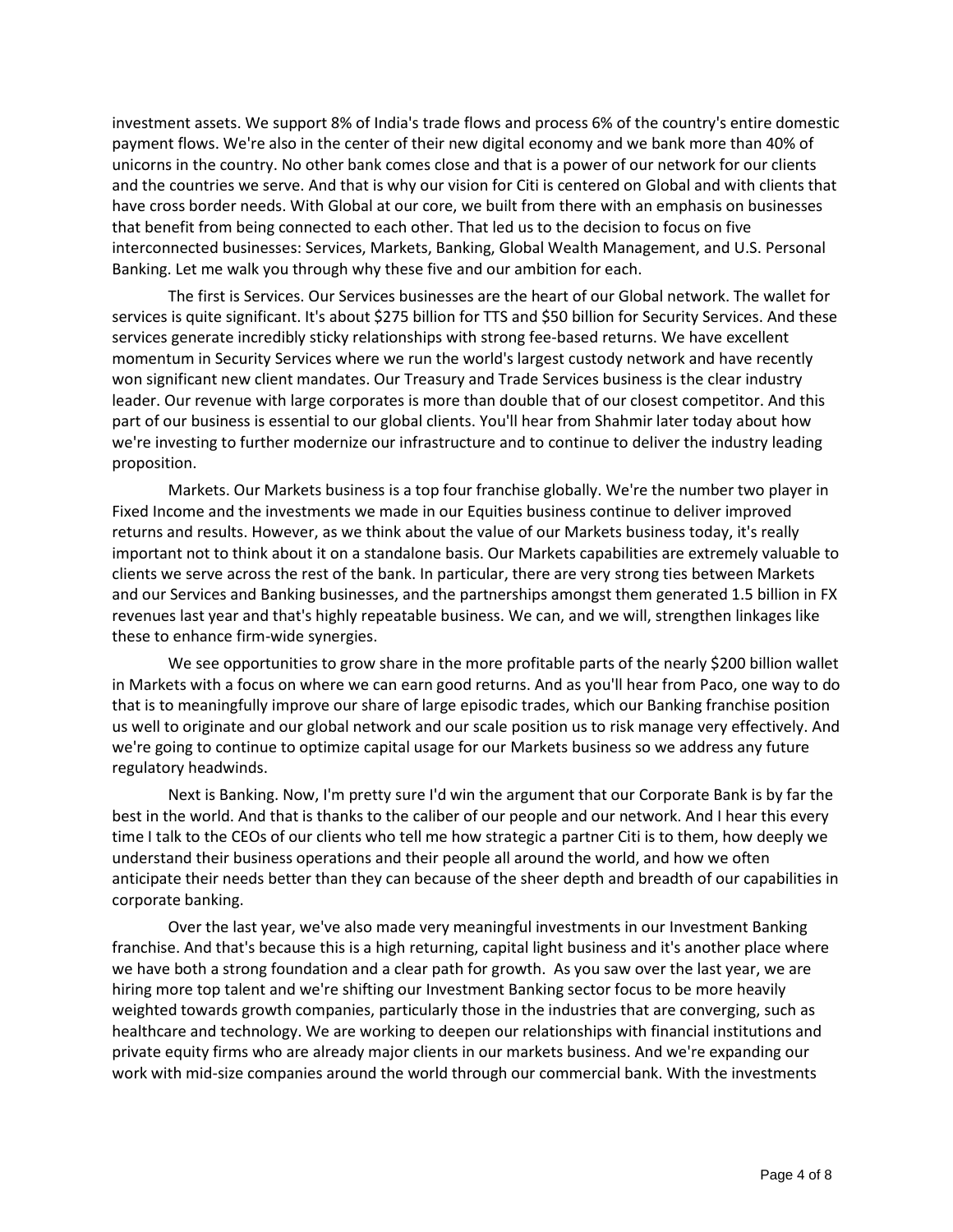we've been making and the new client segments we are targeting, we are well positioned to steadily grow wallet share in ECM, DCM, and M&A.

You've heard us lay out our ambitions in Wealth. Creating our Global Wealth Management business was the first decision I made as part of Citi's Strategy Refresh. Now, I'd like to claim credit here for having some real strategic insight, but really, I got to this decision by addressing the blindingly obvious. We already have all the capabilities we needed, but they were spread around the firm. We already have a top five global Private Bank with a differentiated platform and a truly exceptional client base with an average net worth of \$400 million. We also have one of the leading Consumer Wealth franchises and platforms in Asia where, by the way, much of the world's wealth is being created. However, despite being a top three wealth manager in Asia, we didn't serve clients in the middle of that wealth spectrum, the clients that sit between the affluent consumer and the ultra-high net worth. And that is despite us already having relationships with many of them through our commercial bank, which you'll hear more about today from Tasnim. Similarly, we have an affluent client base in the U.S. Retail Bank that was simply underserved in wealth products. We have all the capabilities for a differentiated and comprehensive proposition, the brand, research, advice, products and execution and we offer this in each of the major wealth centers around the world. So, we brought it all together into what is today a \$7.5 billion revenue business with very strong growth potential. As Jim will show you, with this integrated approach and by making some targeted investments in talent and technology, we can really grow our Wealth franchise with some attractive returns and as we'd say in the U.K., this one's a cracking opportunity.

The last of our five core businesses is U.S. Personal Banking. Given recent changes to our International Consumer business, I've had more than a few questions about whether we should remain in Personal Banking in the U.S. While the answer is a definitive, "Yes," and in fact, we'll be investing in places. Let me tell you why. This business serves 72 million customers and generates close to \$16 billion in revenue. That's about 25% of Citi's overall revenue on a go forward basis. In the payments and lending space, we're one of the market leaders as the number two card issuer in the U.S. market and it's a business that has generated ROTCE in the high teens over the cycle. We are at the forefront of this fast digitizing and innovating industry. We offer the broadest array of payment and financing options to customers from proprietary co-brand and private label cards to installment loans, to point of sale and post transaction financing.

And as wholesale and retail payment chains increasingly converge, we are very well positioned as a partner of choice. Our 40 strategic partners across a very diverse set of industries give us access to 200 million customers, sales touchpoints and a nationwide footprint. Our Retail Bank is a top 10 deposit franchise in the U.S., with a well-established presence in six affluent urban centers. There are valuable assets in this business. For example, it's an excellent feeder for our wealth business. Last year, it contributed 50,000 new clients to it. As you'll hear from Anand, we'll be smart about targeting the right opportunities to use those assets without trying to be something we're not in Retail Banking.

These are Citi's five core businesses: Services, Markets, Banking, Global Wealth and U.S. Personal Banking. They are interconnected. They're synergistic and these synergies mean we can grow clients from the Commercial Bank to the Corporate Bank. We can grow individuals up the wealth spectrum. We can refer clients across platforms and deepen our wallet capture. Together, they give us a breadth and scale to meet our clients' banking needs across products and geographies and throughout the different stages of a client's growth. We're focused on three accelerated growth engines that generate higher fee growth and are capital efficient. Services, Wealth and the Commercial Bank and in Banking, Markets and U.S. Personal Banking, we are focused on targeted share gains. Markets and Cards are the more capital intensive parts of the bank and today they represent a large portion of our overall business mix. While this proportion will shrink over time as we grow, we fully intend to remain a leader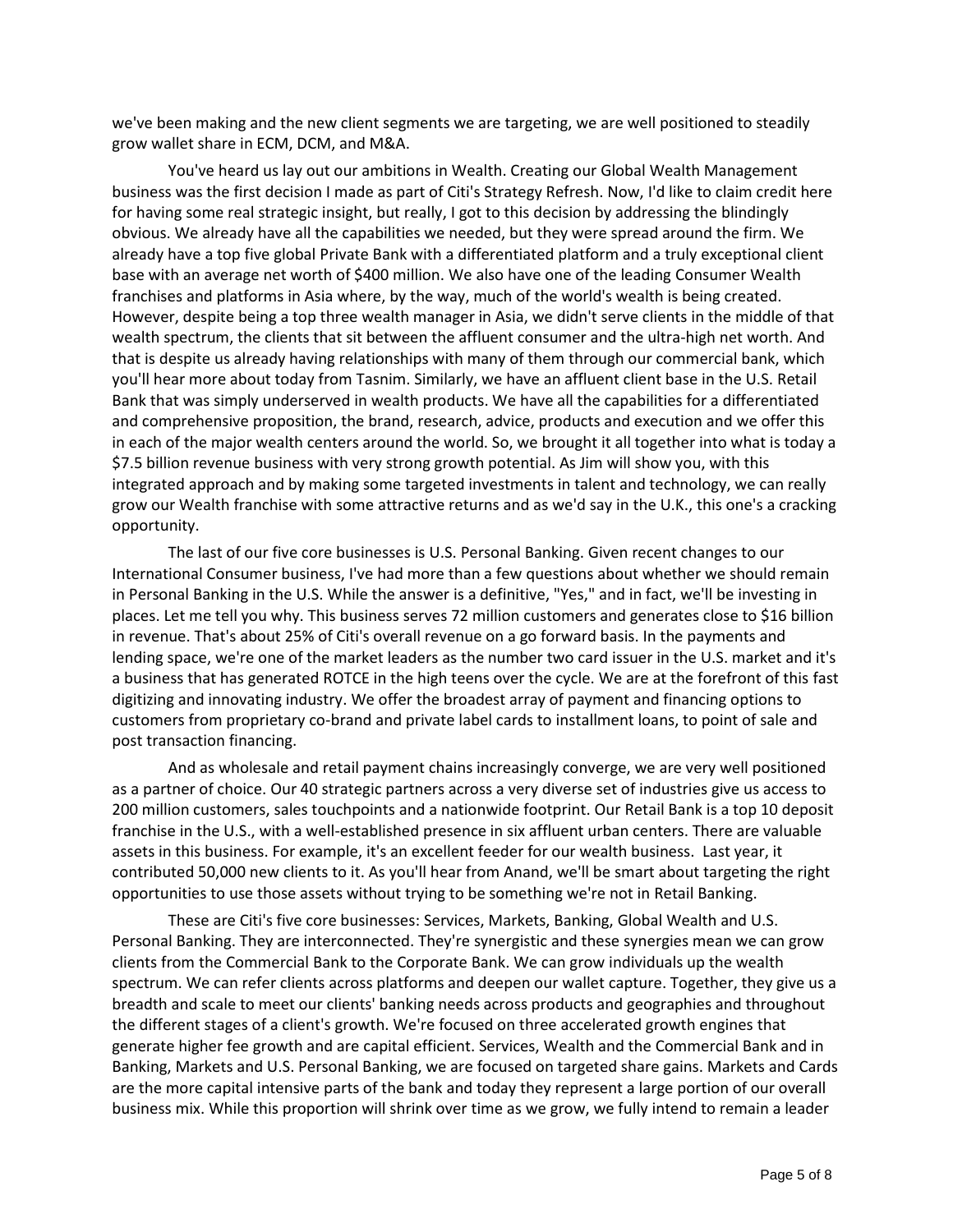in them and we will build on our strong track record for innovation, making the right investments to ensure we do.

Bottom line, our strategy is designed to center the bank in a mix of growing, interconnected businesses that drive to higher quality earnings, improve returns, lower the cost of equity and that position us for growth. So to summarize our plan: One, lean into Citi's uniquely global network to be the preeminent cross-border institutional bank across our target client segments. Two, serve more middle market clients with aspirations to go global through our Commercial Bank. Three, build a strong integrated Wealth business and four, grow and optimize Banking, Markets and U.S. Personal Banking. In Markets, focus on higher returning opportunities. In Banking, invest to serve more growth companies and in U.S. Personal Banking continue to be a leading player in unsecured lending and get targeted value out of U.S. Retail. I hope I've given you an overview of what we intend to do to drive better business performance. Next, I want to talk to you about the how.

We're hard at work building a modern, simpler and more efficient bank. To get that done, we're strengthening our risk and controls. We're industrializing our operating model and we are flattening our organizational structure. Let's take each one in turn. Prioritizing our safety and soundness and a strong risk and control environment are, as I said before, non-negotiables. The consent orders were a major disappointing reprimand for a top firm. The issues they raise must be thoroughly addressed because our safety and soundness is paramount for our clients, our shareholders and our regulators. But the approach we're taking isn't one grounded in just remediation. Instead, we are using this as an opportunity to address root cause problems such as investing in a new ledger, bringing in more top talent to our risk, compliance and data teams and automating our controls. I strongly believe that getting this right will make us better in everything else we do. And later today, Karen will give you some color about the work we are doing on the consent orders within the confines of what we are allowed to disclose.

Second, industrializing our operating model is significant, and it's a critical body of work. The scale and the speed of our business just grows exponentially with every passing month. In several parts of our business, we have led the industry in digitizing our platforms. Citi Velocity and CitiDirect are cases in point with about half a million unique institutional users last year. That's unmatched by any other institution but there are areas where we have underinvested. For example, in our data architecture, in automating our operations and in simplifying our end-to-end processes. As you'll hear from Stuart, the work we have underway to make these upgrades will benefit Citi, giving us an automated, controlled and lower risk environment. And it will benefit our clients too, because we'll get higher quality products to market more quickly, and our clients will have a better and easier user experience.

And third, we'll make our organizational structure simpler and leaner. As we execute the divestures over the next two years, we'll not only eliminate our stranded costs, but we'll be able to simplify our organizational structure in Asia and Latin America and at the global layer. And given my puritanical Scottish roots, it should not come as a surprise to you that becoming a flatter and a leaner organization is a priority for me as well and we'll be able to do the forensic work to achieve this once we're further down the execution path of the divestures and the transformation.

So, we are working to modernize and to simplify. That only takes us so far. We also have to have the right talent and the right culture. When it comes to our talent, my focus is to ensure we have a team comprised of our strongest internal experts together with external talent who bring fresh perspectives and complimentary skill sets. We've promoted our best leaders and change agents to critical roles and you're going to see some of them in action today. These colleagues come to their new roles with remarkable depth and breadth of expertise from careers across different businesses, different geographies, different client segments. They're operating alongside tremendous new leaders to the firm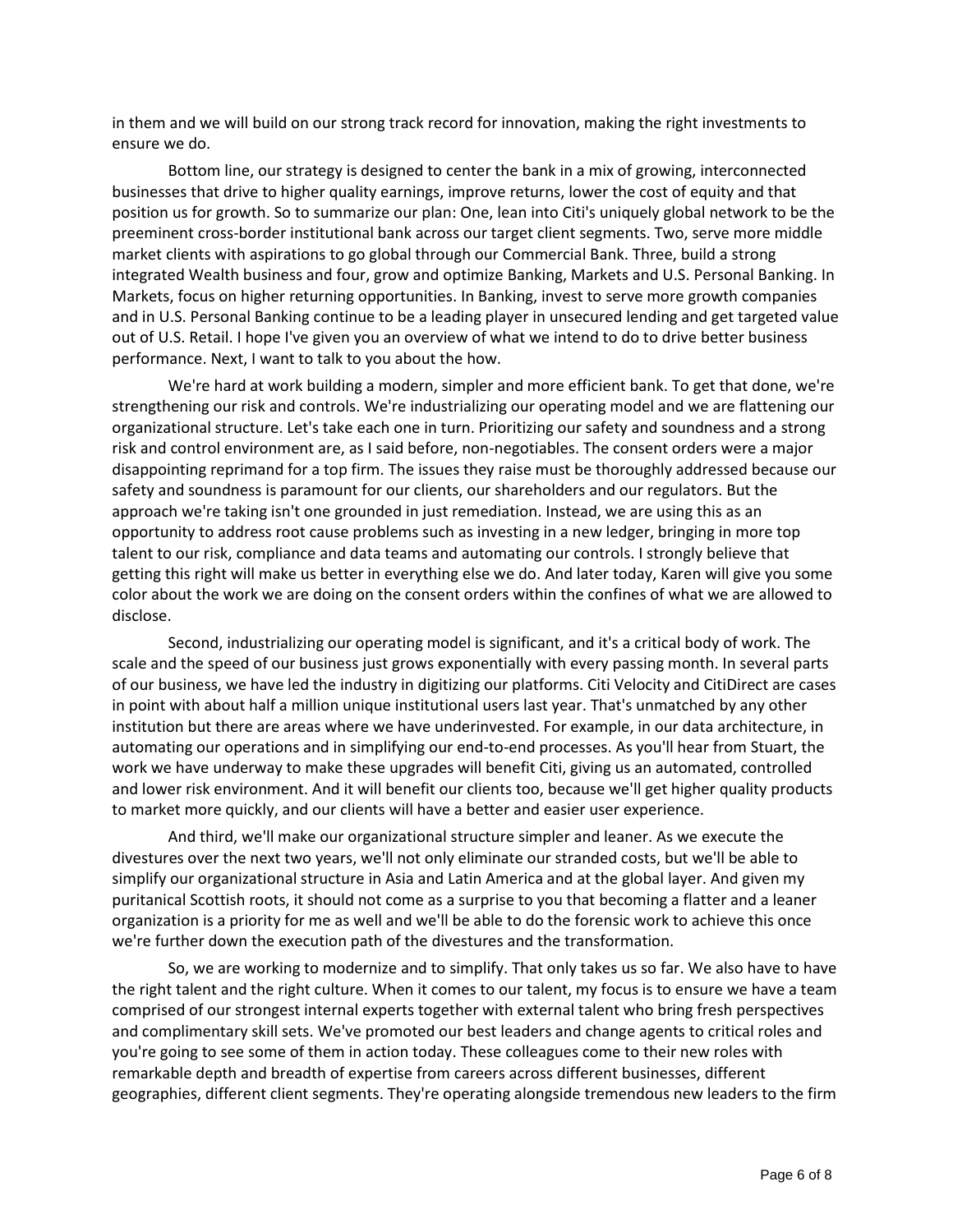who are joining us from the best tech players and from our top competitors. Why are these leaders joining Citi? Because they believe in our vision, because they're excited to be part of this team and because we are on a mission and they want to be part of it. I'm absolutely delighted by the caliber of talent we have attracted and the impact they're already having in technology, in TTS, and in Banking, Finance, Risk. And the list goes on. I firmly believe in this team's ability to deliver what is needed to get this done.

I'm proud to work at Citi, because there are incredible elements to our culture, the global mindset, the real passion for our clients, and the fact we are a very human bank. Having leading ESG practices is core to our mission of enabling growth and progress, and it's embedded in how we do business every day and the value we deliver. But I also know that there are other elements of our culture we need to change, and we've already taken action in those areas. We're adding far more rigor and discipline around how we're leading and transforming our bank. I've brought more of our business leaders around my table, so they're involved in running the whole firm and not just a slice of it.

We're managing against the metrics that matter the most, the metrics that we'll show you today. They're the same ones I'm using to track progress and to hold our teams accountable. And overall, we're instilling a new level of intensity and empowerment for everyone to deliver results. We're also hardwiring in more accountability across the firm. We've updated our performance management framework and colleagues will now be assessed on client and franchise contributions, risk and controls, and leadership. Importantly, except for control functions, all colleagues are also being evaluated on financial results with a greater focus on returns rather than revenue.

We're increasing alignment of our senior colleagues with our shareholders by delivering a greater portion of deferred compensation in Citi stock. And more of our senior leaders will start receiving performance share units, which are tied to three-year performance criteria as part of their compensation. And PSUs are now an even bigger part of my compensation.

When I became CEO, I committed to acting with urgency. In fact, I told you there'd be no dillydallying, and we've made good on that commitment. As you can see from this slide, a lot of work has been done this past year. Our decision to exit 14 consumer markets was a major step, and that decision has positioned us to focus on our core strengths and our competitive advantages, but it's also positioned us to simplify.

I'm very pleased with how quickly this effort is moving. We've already signed deals in seven markets and the Korea wind down is well underway. And Mexico, let me spend a few minutes on this decision. It wasn't an easy one, but I feel very strongly it was the right one. Step back to our vision for Citi, it is focused on serving global banking needs and running connected businesses. Our mass market consumer operations didn't fit that criteria, but our ICG operations did. And we did extensive work over many months to make sure we could successfully separate the two parts of our operations and structure the exit in a way that most benefited you, our shareholders.

We decisively moved forward once we knew we had a clear path that served those objectives. And now, our Strategy Refresh is complete. Rest assured, as the industry evolves, we'll continue to review our portfolio on an ongoing basis. And we'll do that with the same rigor and clinical approach you've seen us use over this last year.

But now, we've turned our focus to execution. We're on a deliberate path. We're executing against a focused strategy. We're modernizing and simplifying our operations, and we're creating a culture of urgency and accountability. I have full confidence in our path and in the ability of this team to deliver improved performance over time. But I'm well aware that getting to the point when our businesses and our firm are delivering to our full potential is going to take a lot of hard work and perseverance.